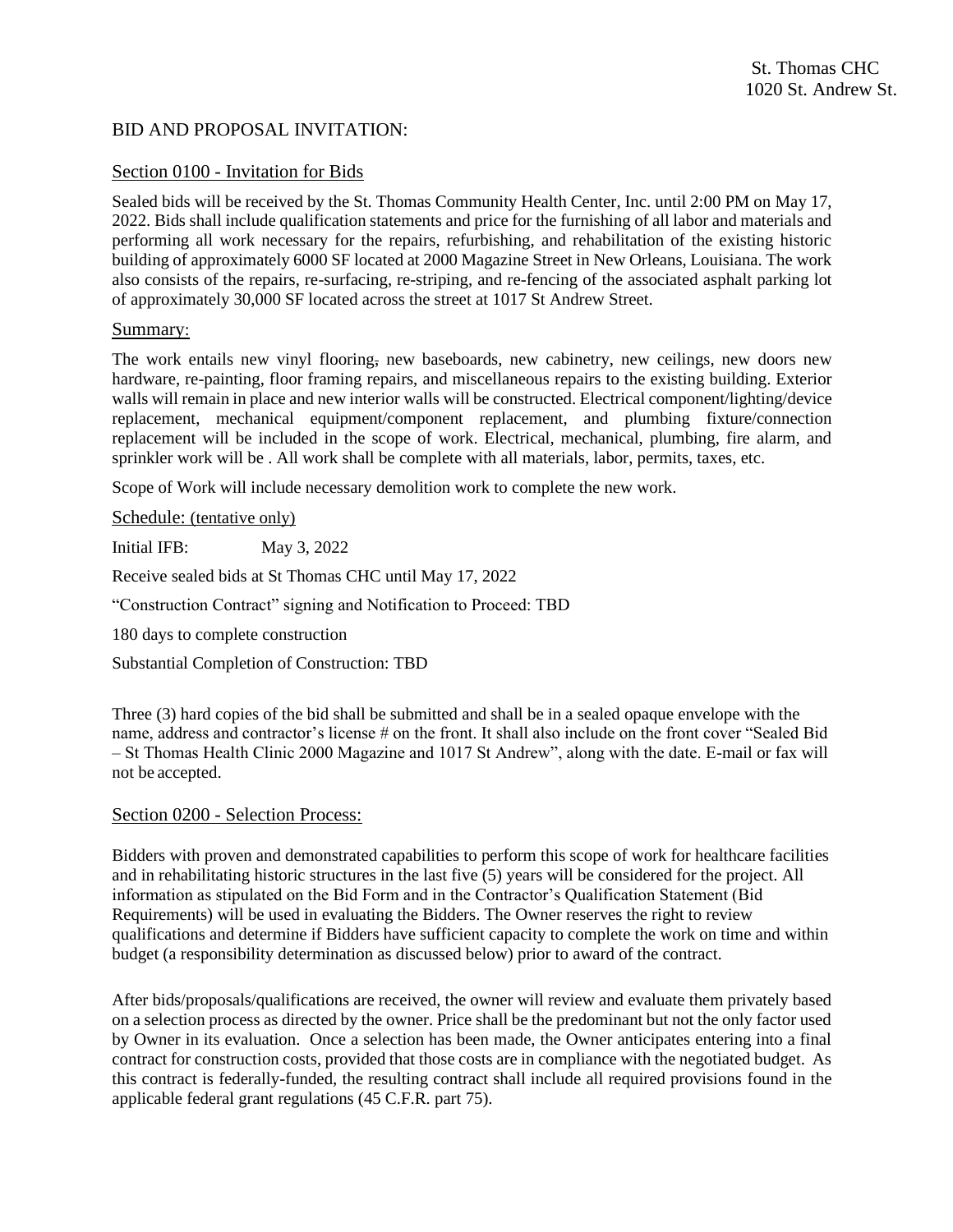The Board of Trustees of St. Thomas Community Health Clinic reserves the right to reject any and all bids and to waive any formality before or after bid opening. No bidder may withdraw his bid for a period of sixty (60) days after date set for opening thereof.

#### Section 0300 - Instructions to Bidders

PROJECT: Refurbishing and Rehabilitation of the 2000 Magazine Street Building and the work also consists of the repairs, re-surfacing, re-striping, and re-fencing of the associated asphalt parking lot of approx 30,000SF located across the street at 1017 St Andrew Street.

- A. IFBs/PROPOSALS: Bids must be in accordance with these instructions and those requirements set forth in the "Bid and Proposal Invitation" in order to receive considerations.
- B. CONTRACT DOCUMENTS: Documents include the design development drawings. The Design Development Drawings are preliminary only and shall not be construed as completed construction documents to provide the work. Architectural and engineering construction documents will be completed collectively with the Architect, the selected contractor and his engineering consultants during the Pre-Construction Services time frame.
- C. EXAMINATION OF DOCUMENTS AND SITE: Bidders shall carefully examine the existing plans and drawings of the historic building and parking lot site to obtain firsthand knowledge of the scope and the conditions of the Work. Each Contractor, Subcontractor, and Sub-subcontractor, by submitting a proposal to perform any portion of the Work, represents and warrants that he has examined the Drawings, and the site of the Work, and from his own investigation, has satisfied himself as to the scope, accessibility, nature and location of the Work, the character and extent of other work to be performed, the local conditions, labor availability, practices and jurisdictions and other circumstances that may affect the performance of the Work. No additional compensation will be allowed by the Owner for the failure of such Contractor, Subcontractor, or Subsubcontractor to inform himself as to conditions affecting the Work.
- D. COMPLETION TIME: The completion of the Contract must be within the time stated on the Bid Form, subject to such extensions as may be granted in the General Conditions, or the Contractor will be subject to pay to the Owner Liquidated Damages in the amount as stated on the Bid Form.
- E. LICENSE: The Bidder must be fully qualified under any state or local licensing law for Contractors in effect at the time and at the location of the Work before submitting his bid. Inthe State of Louisiana, Revised Statutes 37:2150, et seq. will be considered, if applicable. The Contractor shall be responsible for determining that all of his Subbidders or prospective

Sub- contractors are duly licensed in accordance with law.

F. PREPARATION OF BIDS: Prices quoted shall include all items of cost, expense, taxes, fees and charges incurred, or arising out of, the performance of the work to be performed under the Contract. Bids shall be submitted in duplicate and shall be signed in ink. Any bid on other than the required form will be considered informal and may be rejected. Erasures or other changes in a bid must be explained or noted over the initials of the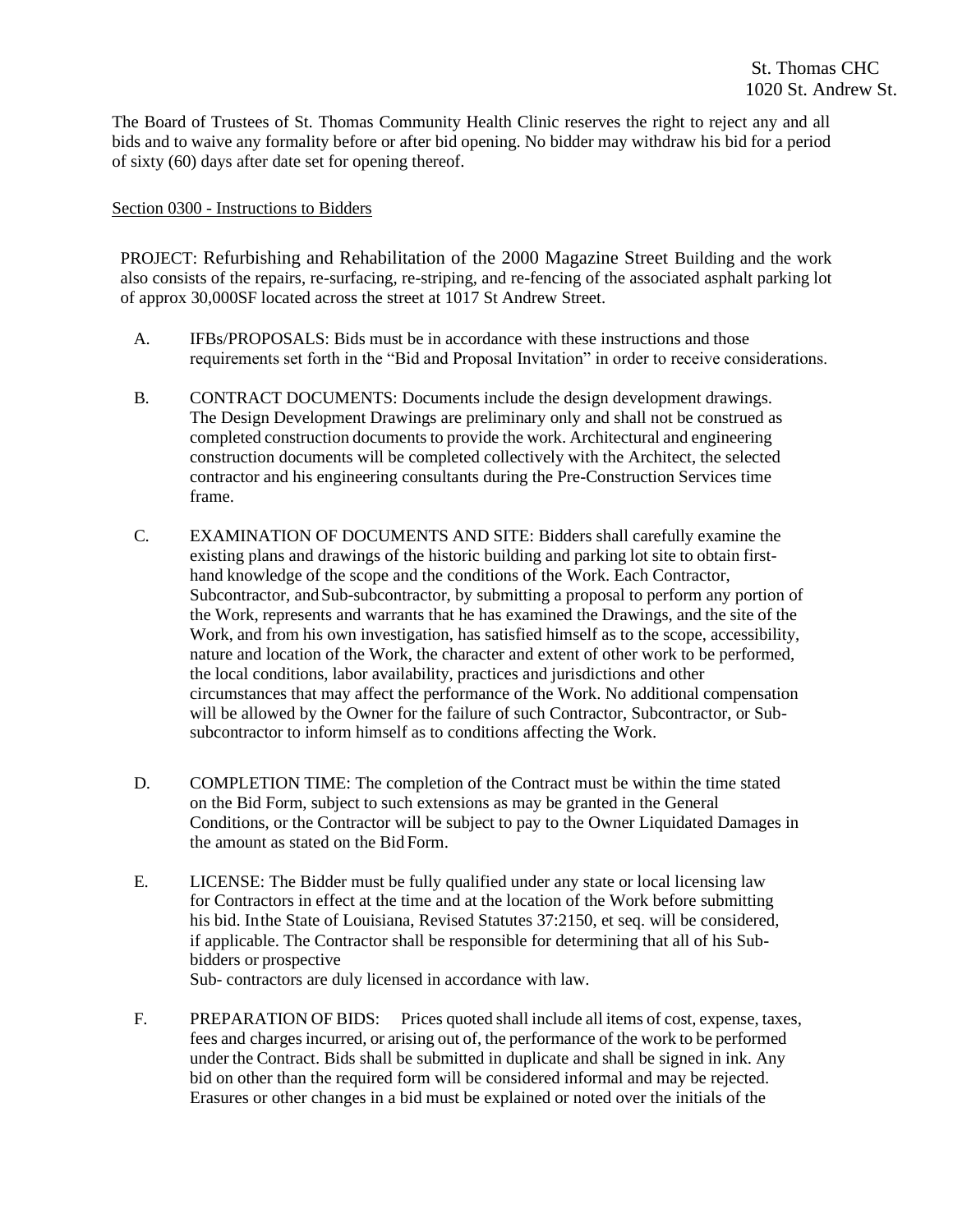bidder. Bids containing any conditions, omissions, unexplained erasures and alterations, or irregularities of any kind may be rejected as informal. The prices should be expressed in words and figures or they may be deemed informal and may be rejected. In case of discrepancy between the prices written in the bid and those given in the figures, the price in writing will be considered as the bid. Failure to submit all requested information as described in the "Bid and Proposal Invitation – Proposal Requirements" will make a bid irregular and subject to rejection. Bids shall be signed with name typed or printed below signature. Where bidder is a corporation, bids must be signed with the legal name of the corporation followed by the name of the state of incorporation and the legal signature of an officer authorized to bind the corporation to a contract.

- G. SUBMITTAL OF BIDS: Sealed proposals will be received at the time, date and place established by Owner as described in the "Bid and Proposal Invitation". Bids shall be made onthe unaltered "Bid Form", furnished by the Owner with attached qualification proposals. Fill in all blank spaces and submit three copies of all information. Proposals shall be signed with name typed below signature and if a partnership, give full name of all partners. Where bidder is a corporation, proposals must be signed with the legal name of corporation followed by the name of the state of incorporation and the legal signatures of an officer authorized to bind the corporation to a contract. Submit proposal in an opaque, sealed envelope addressed to the Owner and plainly mark on the outside of the envelope the project name, and name and address of the bidder and state Contractor's License Number. No bidder shall modify, withdraw or cancel his bid or any part thereof for) days after the time agreed upon for the receipt of bids.
- H. MODIFICATION AND WITHDRAWAL OF BIDS: Prior to the time set for bid opening, bids may be withdrawn or modified. Bids may be modified only on the official bid form and must be signed by a person legally empowered to bind the bidder.
- I. SUBMISSION OF POST-BID INFORMATION: Upon notification of acceptance the selected bidder shall within fifteen (15) days, submit the following:
	- 1) A schedule of values for each major item of Work included in the bid.
	- 2) A designation of the portions of the Work proposed to be performed by the bidder with his own force.
	- 3) A list of names of the subcontractors or other persons or organizations, including those who are to furnish materials and equipment fabricated to a special design proposed for such portions of the Work as may be designated in the Documents or as may be requested by the Architect. The Bidder will be required to establish to the satisfaction of the Owner and the Architect the reliability and responsibility of the proposed Subcontractors and suppliersto furnish and perform the Work.
	- 4) Phasing plan and construction schedule.
- J. AWARD: The Owner reserves the right to accept or to reject any and all bids without compensation to bidders and to waive irregularities and informalities.
- K. LIQUIDATED DAMAGES: The successful bidder by entering into a contract for the construction of the project described in this specification hereby agrees to be subject to the assessment of Liquidated Damages in the amount set forth in the "Bid Form" PER DIEM that the project remains unacceptable for substantial completion.
- L. FORM OF CONTRACT: The contract for the construction of the project will be in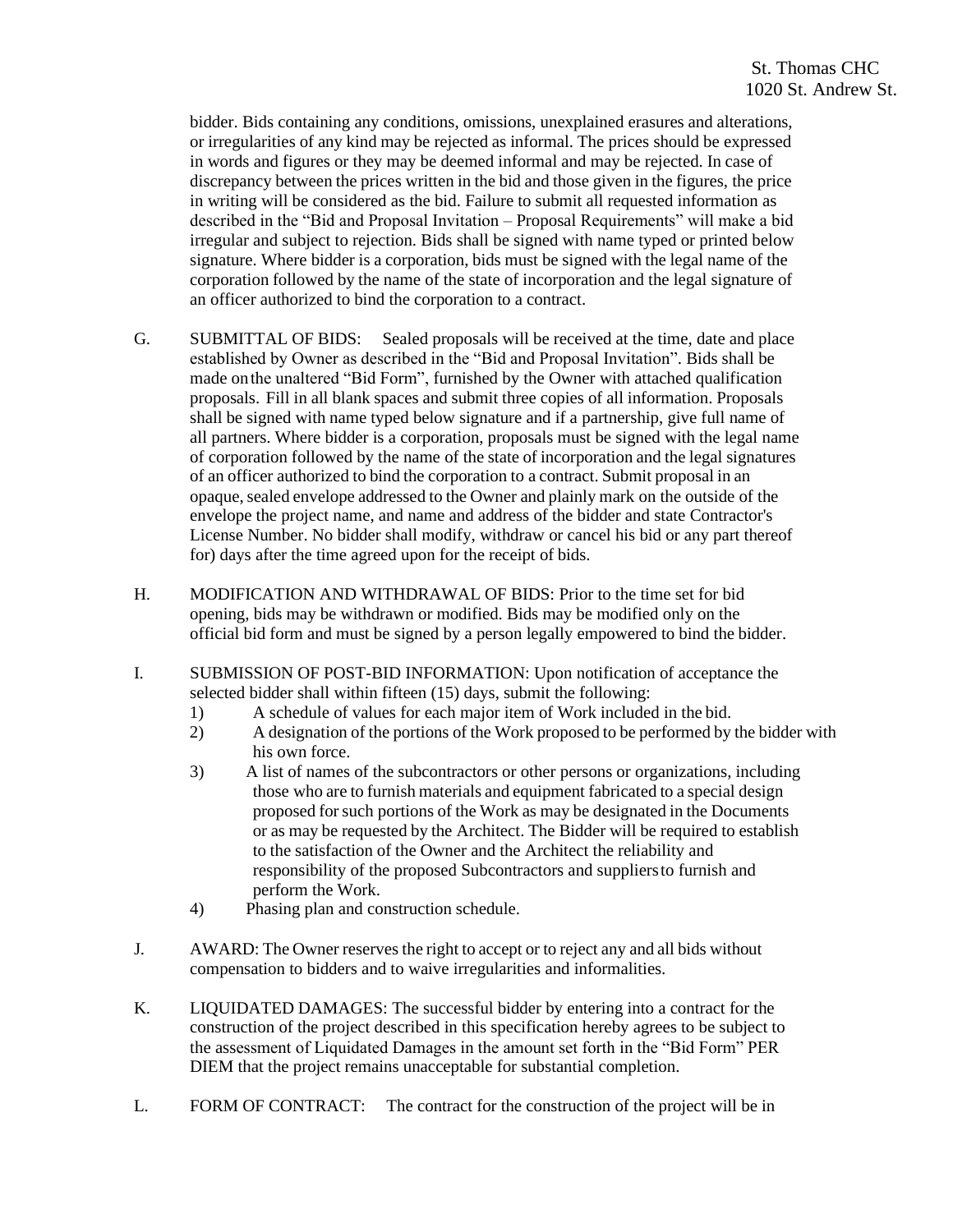the form designated by the Owner.

M. BONDS: Prior to the Owner's signing of both Contractor/Owner Agreements, the Contractor shall furnish and pay for a Performance Bond and Labor and Material Payment Bond of a company which is acceptable to the Owner. Each Bond shall be in an amount equal to 100% of theContract Sum, as security for the true and faithful performance of the Contract and payment in full of all subcontractors and persons performing labor, services, materials, machinery and fixtures in connection with the work. The Performance Bond and Labor and Material Payment Bond Form may be AIA Document A312 as published by the American Institute of Architects modified if necessary to comply with applicable statutes, or other bond form acceptable to the Owner. The bonds shall be signed by an official of the bonding company and shall be accompanied by the bonding agents' written power of attorney.

Builders Risk: Owner shall purchase and maintain Builders Risk Insurance. Contractor shall pay deductible for any claim for each occurrence.

Surety Company: Sureties must be authorized to do business in State of Louisiana, and listed on the U.S. Treasury Department's list of acceptable sureties.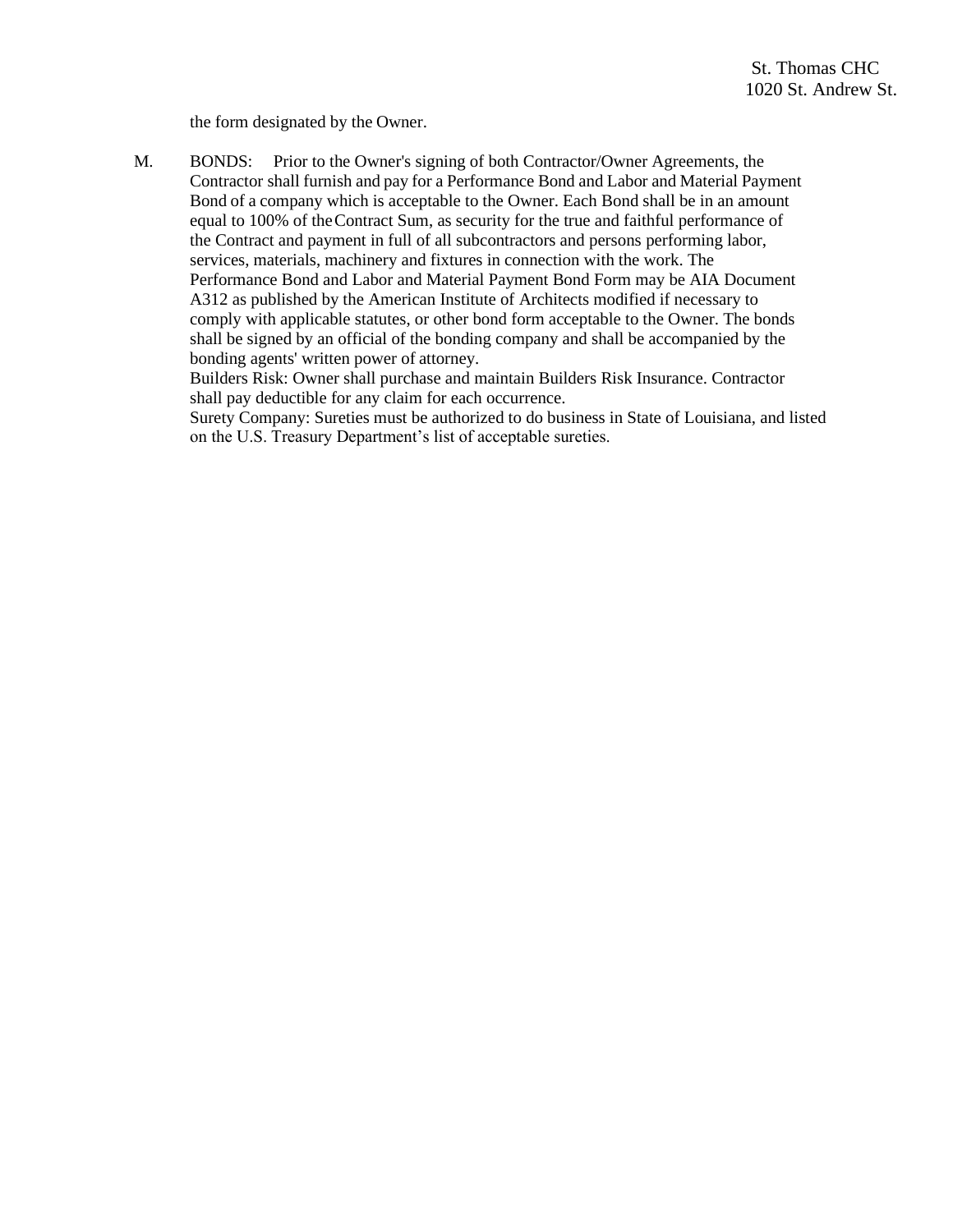SECTION 0400 - BID FORM

DATE:

THE BIDDER:

TO: St Thomas Community Health Center, Inc 1936 Magazine New Orleans, Louisiana 70130 Attn: Donald T. Erwin

GENTLEMEN:

BIDDER, HAVING EXAMINED DRAWINGS AND SPECIFICATIONS, AND HAVING PERSONALLY VISITED AND INSPECTED SITE AND BEING FULLY FAMILIAR WITH EXISTING CONDITIONS AND REQUIREMENTS SURROUNDING THE CONSTRUCTION OF:

Refurbishing/Rehabilitation of: St. Thomas Community Health Center and Parking Lot 2000 Magazine St & 1017 St. Andrew St. New Orleans, LA

HERE DOES PROPOSE TO COMPLETE THE PRE-CONSTRUCTION ENGINEERING & SERVICES AND TO PROVIDE THE LABOR AND MATERIALS FOR THE WORK IN ACCORDANCE WITH THE "DESIGN-DEVELOPMENT DRAWINGS" AND "PROPOSAL REQUEST OUTLINE" AS PREPARED BY:

Terrell-Fabacher Architects, LLC 1525 St. Charles Avenue, Suite 300 New Orleans, Louisiana 70130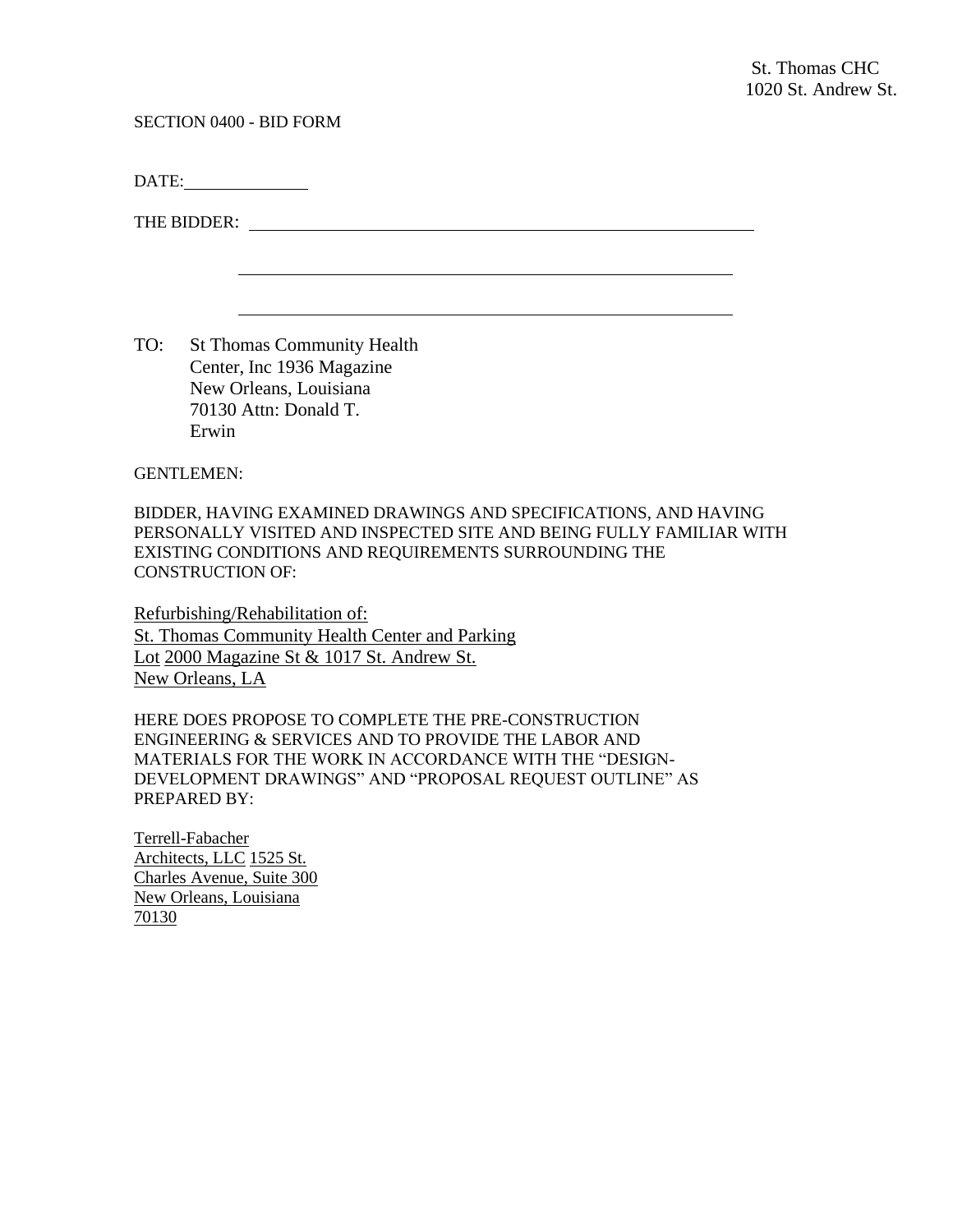A. BASE BID TOTAL For all work required by the Contract Documents PROBABLE COSTS: the lump sum of: (including items A & B above)

**Dollars (\$** )

<u> 1989 - Johann Barbara, martxa alemaniar amerikan basar da a</u>

NOTE: AMOUNTS SHALL BE SHOWN IN BOTH WORDS AND FIGURES. IN CASE OF DISCREPANCY, AMOUNT INDICATED IN WRITING SHALL BE CONSIDERED AS AMOUNT OF THIS BID. ANY BID THAT FAILS TO INDICATE PRICES IN BOTH WORDS AND FIGURES MAY BE DEEMED INFORMAL AND REJECTED.

#### ADDITIONAL QUALIFICATION INFORMATION

- 1. Overhead percentage:
- 2. Profit percentage: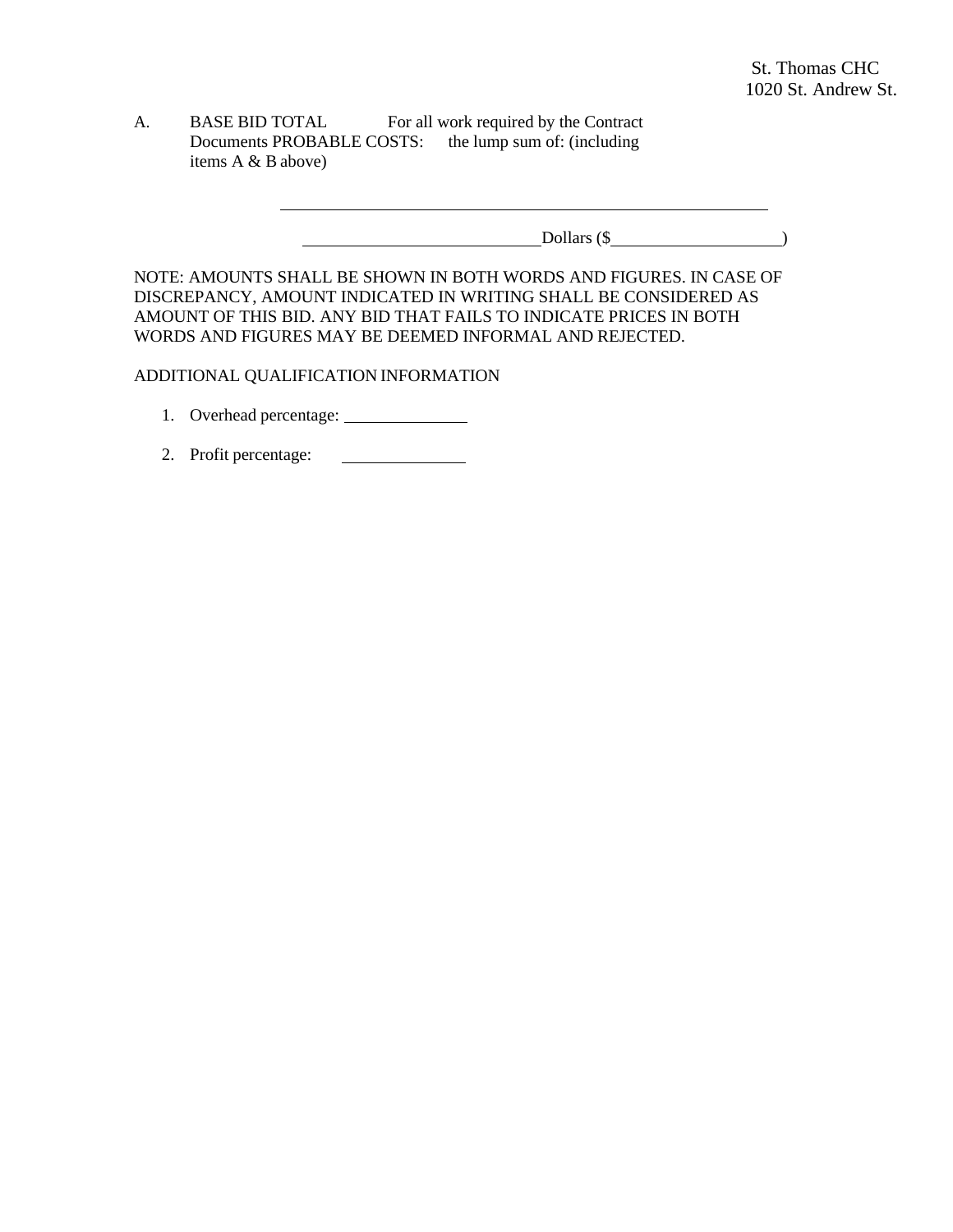BIDDER HEREBY AGREES TO COMMENCE WORK UNDER THE CONSTRUCTION CONTRACT ON OR BEFORE A DATE SPECIFIED IN A WRITTEN "NOTICE TO PROCEED" AND TO FULLY COMPLETE THE WORK *WITHIN One Hundred Eighty ( 180 ) CONSECUTIVE CALENDAR DAYS* SUBJECT TO ADJUSTMENTS OF COMPLETION TIME IN ACCORDANCE WITH THE CONTRACT DOCUMENTS, SUBJECT TO LIQUIDATED DAMAGES PER CALENDAR DAY FOR FAILURE TO COMPLETE THE WORK WITHIN THE TIME STIPULATED.

## *FOUR HUNDRED DOLLARS (\$400.00) LIQUIDATED DAMAGES WILL BE ASSESSED PER CALENDAR DAY OF DELAY, FOR FAILURE TO COMPLETE ALL THE WORK WITHIN THE STIPULATED TIME.*

BIDDER, IF NOTIFIED OF ACCEPTANCE OF HIS BID WITHIN SIXTY (60) DAYS AFTER TIME SET FOR OPENING OF BIDS, AGREES TO EXECUTE A CONTRACT FOR WORK ACCEPTED BY OWNER IN AN ACCEPTABLE NOTARIAL FORM WITHIN TEN (10) DAYS OF NOTIFICATION.

*BIDDER AGREES, IF AWARDED CONTRACT, TO EXECUTE AND DELIVER TO OWNER AT TIME THE CONTRACT IS EXECUTED, SATISFACTORY PERFORMANCE AND LABOR AND MATERIAL PAYMENT BONDS ACCEPTABLE TO OWNER, EACH IN AMOUNT EQUAL TO CONTRACT SUM*